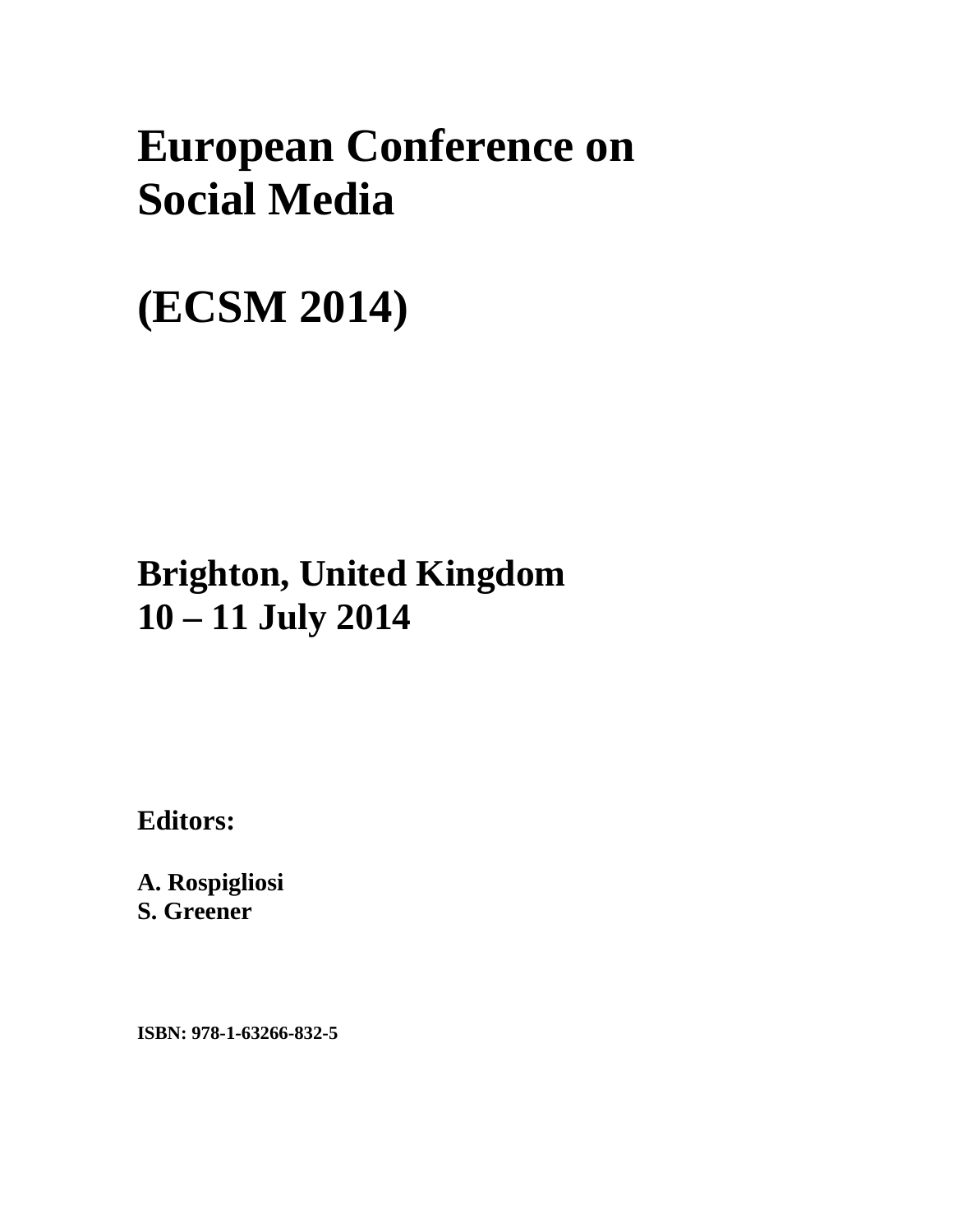#### **Printed from e-media with permission by:**

Curran Associates, Inc. 57 Morehouse Lane Red Hook, NY 12571



**Some format issues inherent in the e-media version may also appear in this print version.** 

Copyright© The Authors, (2014). All Rights Reserved.

No reproduction, copy or transmission may be made without written permission from the individual authors.

Papers have been double-blind peer reviewed before final submission to the conference. Initially, paper abstracts were read and selected by the conference panel for submission as possible papers for the conference.

Many thanks to the reviewers who helped ensure the quality of the full papers.

Printed by Curran Associates, Inc. (2014)

Published by Academic Conferences Ltd. Curtis Farm Kidmore End Reading RG4 9AY UK

Phone: 441 189 724 148 Fax: 441 189 724 691

info@academic-conferences.org

### **Additional copies of this publication are available from:**

Curran Associates, Inc. 57 Morehouse Lane Red Hook, NY 12571 USA Phone: 845-758-0400 Fax: 845-758-2634 Email: curran@proceedings.com Web: www.proceedings.com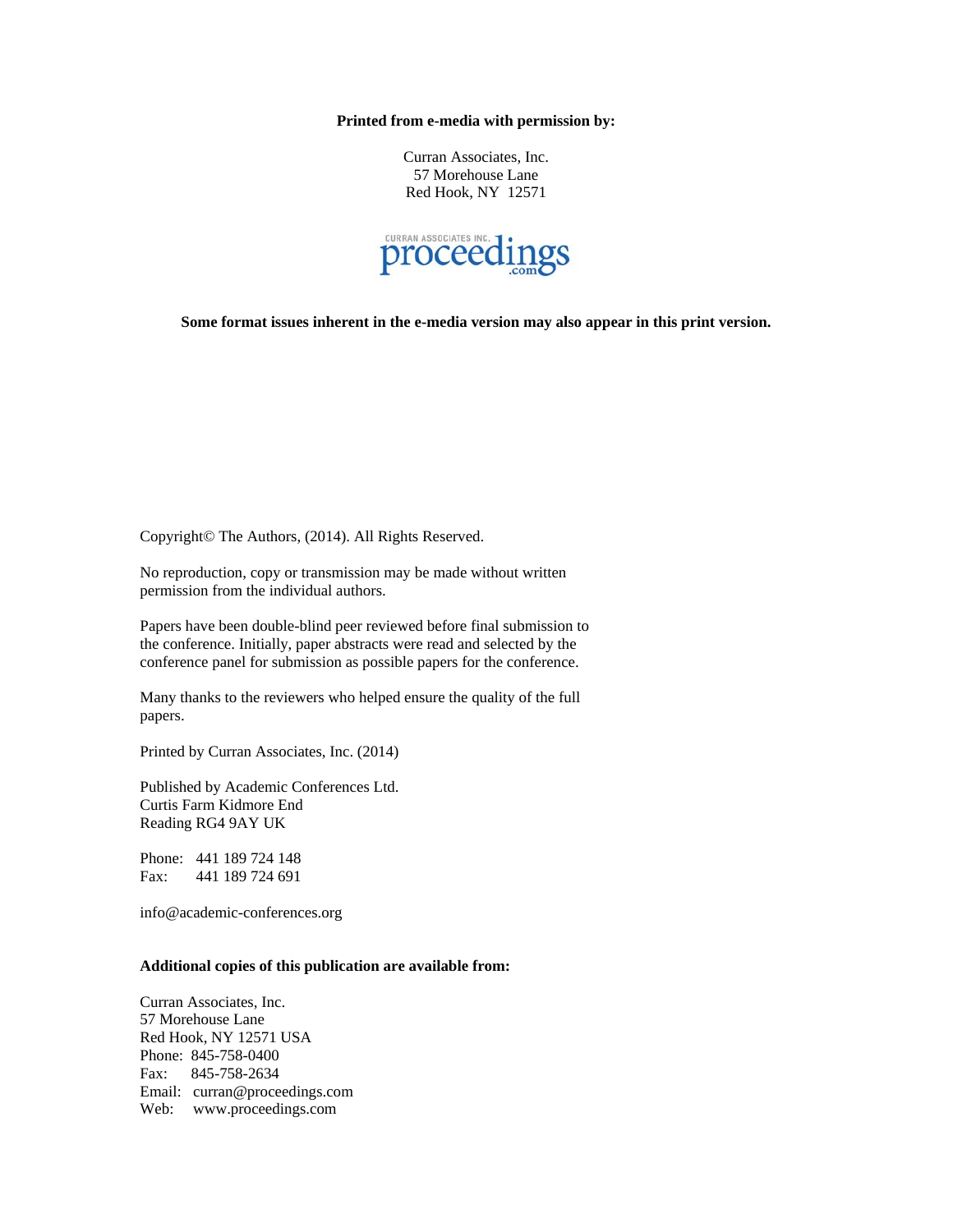### **Contents**

| <b>Paper Title</b>                                                                                             | Author(s)                                                                                               | Page<br>No. |
|----------------------------------------------------------------------------------------------------------------|---------------------------------------------------------------------------------------------------------|-------------|
| Preface                                                                                                        |                                                                                                         | vi          |
| Committee                                                                                                      |                                                                                                         | vii         |
| <b>Biographies</b>                                                                                             |                                                                                                         | XI          |
| Knowledge Sharing Through Social Media in Higher Educational<br><b>Institutions of Saudi Arabia</b>            | Amal AlMana and Nesrine Zemirli                                                                         | 1           |
| The Use of Social Media In Higher Education Learning: Swot<br>Analysis of Using Social Media for Learning      | Abdallah Al-Shawabkeh and Andriew Lim                                                                   | 10          |
| Egyptian Youth; Social Networking Sites and Civic Participation                                                | Mona Arslan, Passent Tantawi and Farid El<br>Sahn                                                       | 18          |
| Virtual Risks of e-Participation in Online Learning Environments<br>and Dialogue                               | <b>Bob Barrett</b>                                                                                      | 26          |
| Using Twitter for What? A Segmentation Study of Twitter Usage<br>During Gezi Protests                          | Lemi Baruh and Hayley Watson                                                                            | 33          |
| Who Wants Police on Social Media?                                                                              | Saskia Bayerl, Kate Horton, Gabriele Ja-<br>cobs1and Babak Akhgar                                       | 42          |
| Exploring Non-experts' Preconceptions on the use of<br>Crowdsourcing as an Innovative Tool                     | Christine Bernadas and Baptiste Hallier                                                                 | 50          |
| How the Social Media Contributes to the Recruitment Process?                                                   | Roberto Boselli, Mirko Cesarini, Fabio<br>Mercorio and Mario Mezzanzanica                               | 57          |
| Motivating Participation in Citizen Science                                                                    | Anne Bowser, Yurong He, Dana Rotman,<br>Jennifer Preece, Derek Hansen, Carol<br>Boston, and Jen Hammock | 64          |
| The Small Business Social Media Web Presence: An Australian<br>Snapshot                                        | Stephen Burgess and Scott Bingley                                                                       | 72          |
| Exploring User Behavior and Needs in Q & A Communities                                                         | Smitashree Choudhury and Harith Alani                                                                   | 80          |
| Using and Creating Augmented Reality in Education                                                              | Jozenia Colorado and Patrick Resa                                                                       | 90          |
| IT Based Communication in Professional Service Firms: the Long<br>and Winding Road.                            | Ilenia Confente, Alessandro Zardini, and<br>Lapo Mola                                                   | 94          |
| Social Media and Open Innovation - a Systemic Approach to<br>Commercialisation of Socio-economic Solutions     | Leona Craffert, Kobus Visser and Johan<br>Breytenbach                                                   | 103         |
| Customer Complaints and Service Recovery on Social Media: An<br>Investigation into Barclays Bank Facebook Page | Nurdilek Dalziel                                                                                        | 111         |
| Using Social Networks in Smart City: Organizational Challenges,<br>Synergies and Benefits                      | Renata Paola Dameri and Francesca<br>Ricciardi                                                          | 120         |
| Conceptualising Brand Consumption in Social Media Community                                                    | Robert Davis, Inna Piven and Michael<br><b>Breazeale</b>                                                | 128         |
| How to Develop Social Media Skills in Vocational Education                                                     | Christina Di Valentin, Andreas Emrich, Dirk<br>Werth and Peter Loos                                     | 136         |
| Filling the Gaps With a Virtual Learning Commons at an Online<br>University                                    | Jon Dron and Terry Anderson                                                                             | 144         |
| Pro-Am Writing: Towards a Framework For New Media<br>Influence on Old Journalism                               | Andrew Duffy                                                                                            | 152         |
| Combining Social Media and Collaborative E-Learning for<br>Developing Personal Knowledge Management            | <b>Tiit Elenurm</b>                                                                                     | 159         |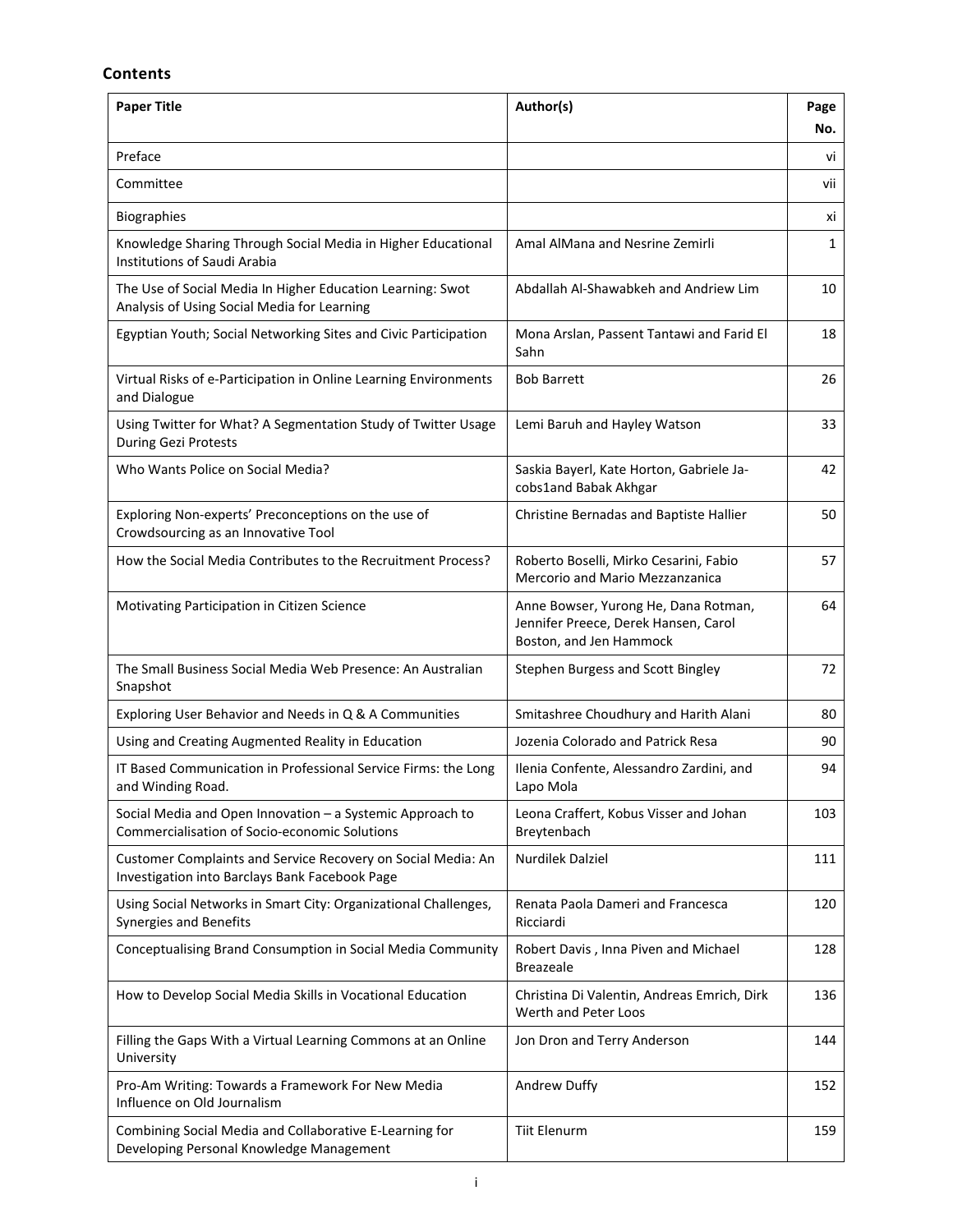| <b>Paper Title</b>                                                                                                        | Author(s)                                                                                                                  | Page<br>No. |
|---------------------------------------------------------------------------------------------------------------------------|----------------------------------------------------------------------------------------------------------------------------|-------------|
| Civic Conversations and Citizen Engagement - A New<br>Framework of Analysis for Web 2.0 Mediated Citizen<br>Participation | Nick Ellison and Johanne Orchard-Webb                                                                                      | 167         |
| Using Social Media To Inform Policy Making: To Whom are we<br>Listening?                                                  | Miriam Fernandez Timo Wandhoefer, Beccy<br>Allen, Amparo Elisabeth Cano and Harith<br>Alani                                | 174         |
| Comparative Analysis on Personal Learning Environment of<br>Russian and Slovakian Students                                | Georgy Gerkushenko, Svetlana<br>Gerkushenko, Olga Shabalina, Valeriy<br>Kamaev, Alexander Davtyan and Marian<br>Hostovecky | 183         |
| How Social Media's can Help Universities with Job Placements                                                              | Ginevra Gravili                                                                                                            | 193         |
| Social Media Marketing - A Win-win Situation?                                                                             | Kerstin Grundén and Stefan Lagrosen                                                                                        | 201         |
| Children, Online Behavior and Organizational Studies                                                                      | Hayley Henderson-Martin                                                                                                    | 208         |
| Social Media in Crisis Communication: What Can we Learn From<br>Elite Sport?                                              | Maria Hopwood and Hamish McLean                                                                                            | 213         |
| Perceptions of EFL Students on Educational Use of Facebook                                                                | Ilknur Istifci                                                                                                             | 219         |
| Social Media for Informal Minority Language Learning: Exploring<br>Welsh Learners' Practices                              | Ann Jones                                                                                                                  | 226         |
| Students Perspectives on the Reliability of Academic<br>Information Sharing Via Facebook Groups                           | Marina Kandroudi and Tharrenos Bratitsis                                                                                   | 234         |
| Social Media in Classroom Education or Let's Transfer Education<br>into Cyberspace                                        | Jana Kapounova and Zuzana Homanova                                                                                         | 241         |
| Facebook and the Changing Way we Speak                                                                                    | Andrea Kelz and Azra Hodic                                                                                                 | 249         |
| Leadership, Leaderlessness and Social Media: The Case of the<br><b>Occupy Movement</b>                                    | Amir Elmi Keshtiban                                                                                                        | 257         |
| Using Social Media Interactions for Personalization and<br><b>Adaptation in Digital Games</b>                             | Johannes Konert                                                                                                            | 263         |
| Social Network Services as Fiction Generating Platform and the<br>Rise of Social Media Fiction                            | Eugenia Kuznetsova                                                                                                         | 271         |
| The Digital Age: A Challenge for Christian Discipleship?                                                                  | <b>Bex Lewis</b>                                                                                                           | 277         |
| Using Social Media to Promote Local Culture and Development<br>- Patzun Case Study                                        | Jorge López-Bachiller, Gilber Corrales and<br>Elsa Estévez                                                                 | 284         |
| Zero Moment of Truth: A new Marketing Challenge in Mobile<br><b>Consumer Communities</b>                                  | Łukasz Łysik, Robert Kutera and Piotr<br>Machura                                                                           | 294         |
| Information Seeking and Sharing During a Flood - a Content<br>Analysis of a Local Government's Facebook Page              | Monika Magnusson                                                                                                           | 305         |
| Social Media as an Influencer of Public Policy, Cultural<br>Engagement, Societal Change and Human Impact                  | Sandra Moffett and Jose Santos                                                                                             |             |
| The Power of Social Media in Political Processes - A Case Study<br>of Politics in Pakistan                                | Darren Mundy and Amna Asmi                                                                                                 | 320         |
| A Case Study of the Impact of Instructional Design on Blogging<br>and Terms Networks in a Teacher-Training Course         | Minoru Nakayama, Amy Leh and Rowena<br>Santiago                                                                            | 328         |
| Uncovering the Value of Formative Assessment in the Wiki<br>Projects of Early Childhood Student Teachers                  | Eugenia M.W. Ng                                                                                                            | 335         |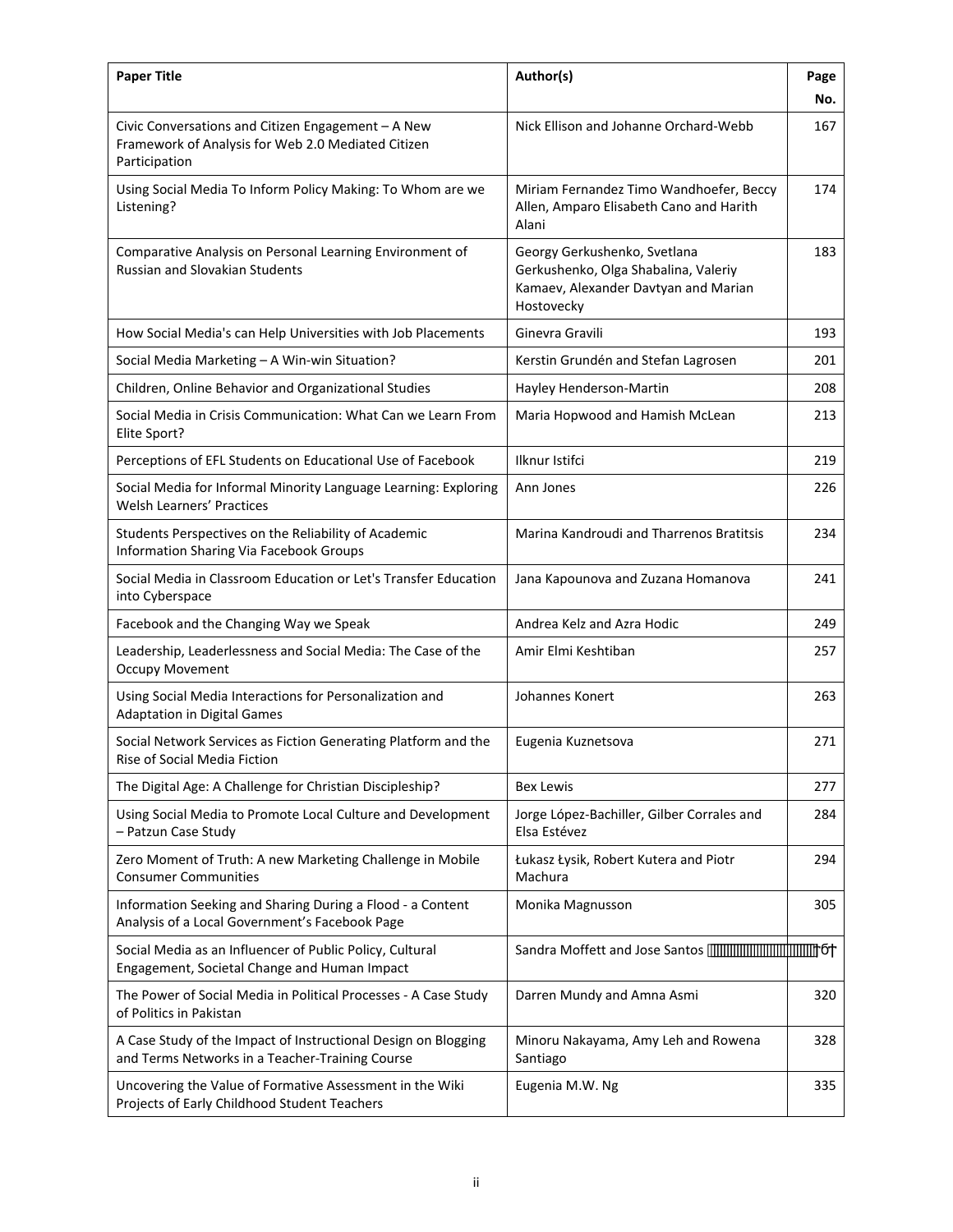| <b>Paper Title</b>                                                                                                                                                           | Author(s)                                                                                  | Page<br>No. |
|------------------------------------------------------------------------------------------------------------------------------------------------------------------------------|--------------------------------------------------------------------------------------------|-------------|
| Getting New Professional Contacts in Foreign Markets Through<br><b>Social Networking Sites</b>                                                                               | Aitziber Nunez-Zabaleta, María-Elena<br>Olábarri-Fernández and Sergio Monge-<br>Benito     | 342         |
| Issues of Using Information Communication Technologies in<br><b>Higher Education</b>                                                                                         | Paul Oliver and Emma Clayes                                                                | 349         |
| Ranking the Authenticity of Social Network Members                                                                                                                           | Dan Ophir                                                                                  | 359         |
| Learning From Others Mistakes: How Social Media Etiquette<br>Distorts Informal Learning Online                                                                               | Nicola Osborne                                                                             | 369         |
| The Using of Social Media Platform in Modern Journalism<br>Education                                                                                                         | Dali Osepashvili                                                                           | 378         |
| Behavior Patterns for Romanian Users on Facebook                                                                                                                             | Corina Pelau, Stelian Stancu and Alexandra<br>Maria Constantin                             | 388         |
| Is There a Role for Social Media in Enhancing Environmental<br>Citizenship? Lessons From a UK Case Study                                                                     | Monica Pianosi, Richard Bull and Martin<br>Rieser                                          | 394         |
| Alternate Visualisations of the Diffusion of Innovations<br>Framework                                                                                                        | Kiru Pillay and Manoj Maharaj                                                              | 403         |
| Crowdsourcing Design and Citizen Science Data Using a<br>Tabletop in a Nature Preserve                                                                                       | Jenny Preece, Kazjon Grace, Carol Boston,<br>Mary Lou Maher, Tom Yeh and Abigale<br>Stangl | 413         |
| A Massive Open Online Courses Odyssey: A Confessional<br>Account                                                                                                             | Alejandro Ramirez                                                                          | 421         |
| How Facebook Led us to Love IT: Student-Led Support in an<br>Undergraduate Business Course                                                                                   | <b>Martin Rich</b>                                                                         | 428         |
| Fact Checking the Fact Checkers: Online Verification<br>Organizations and the Search for "Truth"                                                                             | Kenneth Rogerson                                                                           | 434         |
| The use of Facebook and Twitter During the 2013-2014 Protests<br>in Ukraine                                                                                                  | Alexander Ronzhyn                                                                          | 442         |
| Social Media: How Small and Medium-sized Enterprises<br>Perceived and Used Them?                                                                                             | Andrée Roy and Claude Dionne                                                               | 449         |
| The Importance of Social Media for Validating University Brands                                                                                                              | Richard Rutter, Fiona Lettice and Stuart<br><b>Barnes</b>                                  | 456         |
| Application of Hofstede's Cultural Dimensions in Social<br>Networking                                                                                                        | Char Sample and Andre' Ara Karamanian                                                      | 466         |
| Social Media in Russian Higher Education                                                                                                                                     | Daniyar Sapargaliyev                                                                       | 474         |
| Implementing Facebook in University Learning: Ukrainian Case<br>Study                                                                                                        | Iryna Sekret                                                                               | 478         |
| Social Media Marketing Analysis: New Metrics From Relational<br>Sociology?                                                                                                   | Paola Signori and Chiara Grosso                                                            | 488         |
| Social Media and E-Health Development in Lithuania                                                                                                                           | Aelita Skaržauskienė and Rūta Tamošiūnaitė                                                 | 497         |
| An Examination of the Nexus Between Social Media,<br>Relationship Marketing and Market Research and their<br>Influence on Customer Satisfaction, in the ICT Sector in India. | Thelma Solomon, Raja Peter and Barbara<br>Crump                                            | 504         |
| Enabling the Casual Entrepreneur: Artists and Artisans on Social<br>Media                                                                                                    | Kardi Somerfield                                                                           | 512         |
| Shaping the Future through Cybernetic Approaches of Social<br><b>Media Monitoring</b>                                                                                        | Sebastian Stiehm, Florian Welter, Anja<br>Richert and Sabina Jeschke                       | 524         |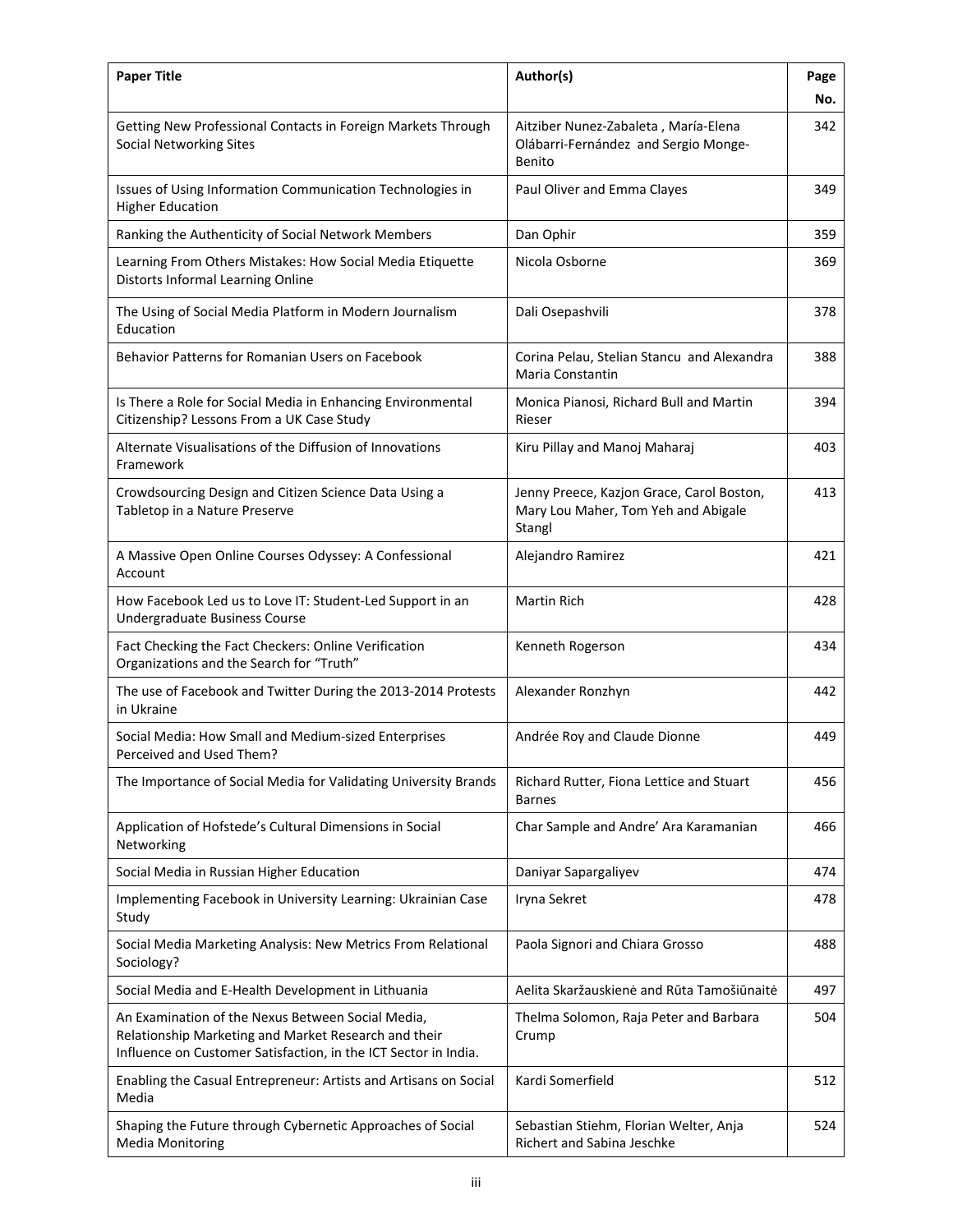| <b>Paper Title</b>                                                                                                               | Author(s)                                                                      | Page<br>No. |
|----------------------------------------------------------------------------------------------------------------------------------|--------------------------------------------------------------------------------|-------------|
| Fostering Academic Success Through the Use of Social Networks<br>in chools                                                       | Marjolaine St-Pierre                                                           | 533         |
| Twitter based Analysis of Public, Fine-Grained Emotional<br>Reactions to Significant Events                                      | Martin Sykora, Thomas Jackson, Ann<br>O'Brien, Suzanne Elayan and A. von Lunen | 540         |
| The Social Media Canvas and Its Use in Strategy Formulation                                                                      | <b>Greg Tallent</b>                                                            | 549         |
| Trip Advisor as a Tool of Customer Relationship Management of<br>Turkey's Hotels                                                 | Nezahat Hanzade Uralman, Deniz Akcay and<br>Banu Dayanc Kiyat                  | 5 3         |
| Investigating Civic Engagement Behaviour on Facebook from a<br><b>Social Capital Perspective</b>                                 | Anne Marie Warren, Ainin Sulaiman and<br>Ismawati Noor Jaafar                  | 561         |
| Social Media Initial Public Offerings (IPOs): Failure and Success<br>Factors                                                     | Piotr Wiśniewski                                                               | 571         |
| An Empirical Phenomenological Investigation into the<br>Infotainment Blogosphere: A Case Study of 'Beautifulnara' in<br>Malaysia | Ira Normardiana Yusof, Azizul Halim Yahya<br>and Raja Putri Nadiah Raja Ahmad  | 578         |
| Ontology of Brand Messaging Domain in Social Media<br>Communication                                                              | Ligita Zailskaitė-Jakštė and Robertas<br>Damaševičius                          | 584         |
| The Antecedents of Social Media Adoption                                                                                         | Izzal Asnira Zolkepli and Yusniza<br>Kamarulzaman                              | 594         |
| <b>PHD Research Papers</b>                                                                                                       |                                                                                | 603         |
| Youth's Political Participation In Pakistan: Current Behaviour<br>and Emerging Trends                                            | Fahad Asmi, Amna Asmi and Darren Mundy                                         | 605         |
| Analysis of the Facebook Privacy Settings of Young People With<br>an Emphasis on the Czech Republic and France                   | Radim Cermak, Zdenek Smutny and Vaclav<br>Janoscik                             | 613         |
| Measuring the E-Word of Mouth Reputation and its Influence<br>on Financial Performance                                           | Eleftheria (Roila) Christakou and George-<br><b>Michael Klimis</b>             | 622         |
| From Demos to Data: Social Media, Software Architecture, and<br><b>Public Space</b>                                              | Jennifer Forestal                                                              | 628         |
| Networked Learning Based on Digital Curation                                                                                     | Rivka Gadot and Ilya Levin                                                     | 635         |
| Establishing Marketing and Changing an Organizational Culture<br>through Social Media: A Pilot Study of a Hotel Organization     | Karin Högberg                                                                  | 643         |
| Social Media Based Value Creation in Innovation Community in<br>Mechanical Engineering Industry                                  | Sanna Ketonen-Oksi, Jani Multasuo, Jari J.<br>Jussila and Hannu Kärkkäinen     | 649         |
| Studying Social Micro-worlds as Personal Learning Environments                                                                   | Andrei Kojukhov and Ilya Levin                                                 | 657         |
| Radio 2.0: How Facebook is Enhancing Audience Participation<br>for Irish Radio Audiences                                         | Daithi McMahon                                                                 | 665         |
| Do Technology-Based Entrepreneurs Perform Better in a<br>Networked Environment?                                                  | <b>Carla Riverola and Francesc Miralles</b>                                    | 67          |
| Social Networks: Communication Channel or Compliance-Risk<br>Minefield                                                           | Alexander Rossudowski and Stephanie<br>Teufel                                  | 681         |
| Big Data, Little Information - Extending the Data Warehouse for<br>Social Media Analysis                                         | Michael Schulz                                                                 | 688         |
| Social Media Embeddedness for Small and Medium Tourism<br>Enterprises                                                            | Ramona Statache, David Watts, Ernesto<br>Compatangelo and Colin Hunter         | 696         |
| Seeking and Sharing Research Information on Social Media: a<br>2013 Survey of Scholarly Communication                            | Yimei Zhu                                                                      | 705         |